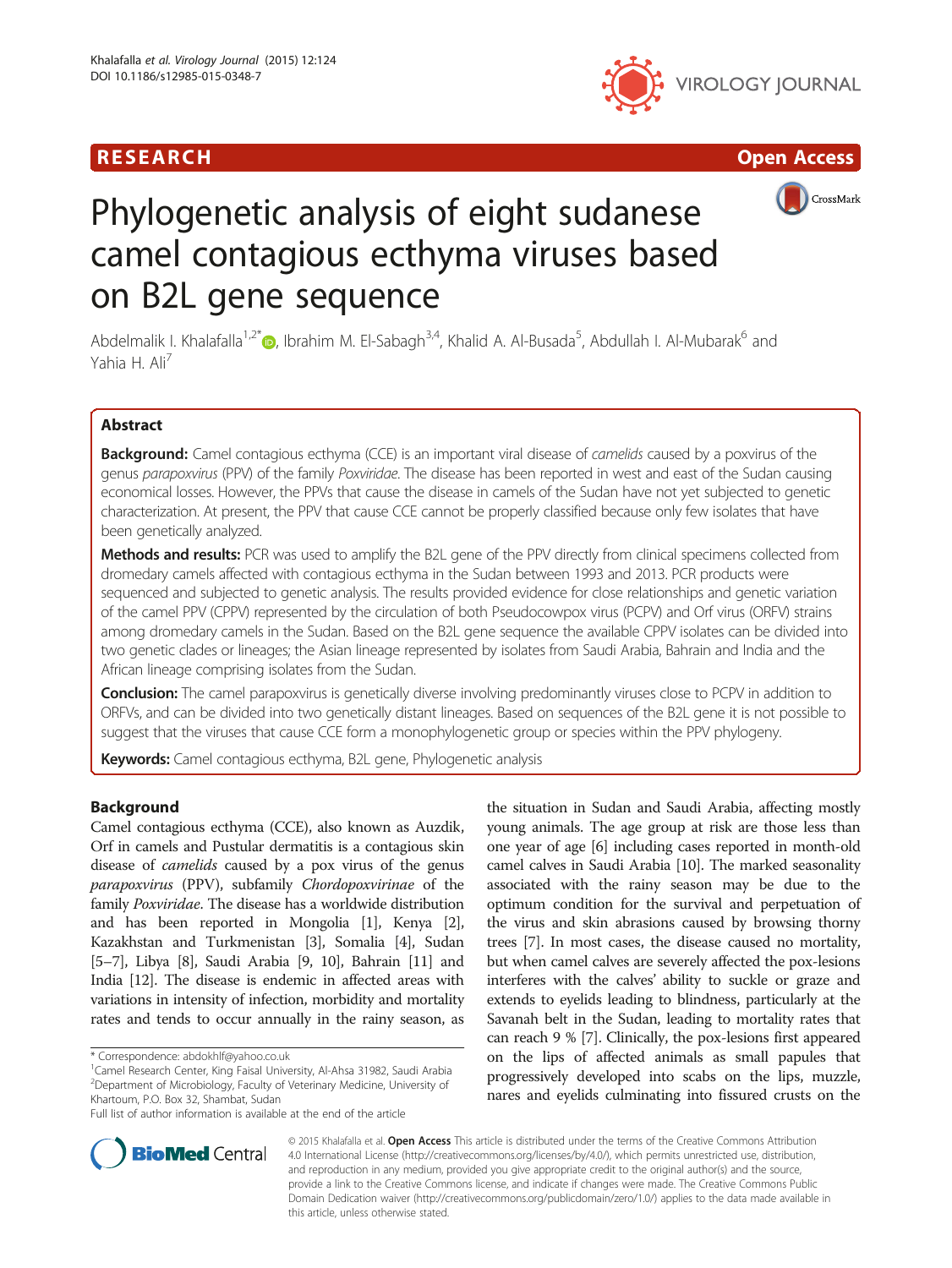lips. Swelling of the head and sometimes the neck have been observed in the field. The lesion is proliferative and highly vascularized and may extend into gum, palate and tongue. The major factors associated with increased likelihood of CCE occurrence are season of the year, camel age, camel movements and location and their association with thorny trees [\[7\]](#page-7-0).

Camel contagious ecthyma is a sparsely studied disease and the causative virus have only recently genetically characterized. According to Abubakr et al [[11\]](#page-7-0) sequence homologies and phylogenetic analysis of the major envelope gene (B2L) of 2 CCE skin scabs (two from Bahrain and one from Saudi Arabia) showed that these viruses are closely related to the pseudocowpox virus (PCPV) species of the PPV genus of the family poxviridae. In addition, Nagarajan et al [\[12\]](#page-7-0) showed that CCE in Indian dromedary camels is also caused by a PCPV.

Currently, there are four established species within the PPV genus of the family Poxviridae; Orf virus (ORFV), the type species of the genus, which causes disease mainly in sheep and goats, PCPV and bovine papular stomatitis virus (BPSV) both infect cattle, in addition to Parapoxvirus of red deer in New Zealand (PVNZ), which has only been isolated from red deer in New Zealand. BPSV and PCPV affect mainly cattle, but differ from ORFVs in the site of the pox lesion, as BPSV is restricted to the muzzle and PCPV the teat. Tentative species include the camel PPV (CPPV), reindeer parapox virus, musk ox and seal parapoxvirus [\[13](#page-7-0)–[15\]](#page-7-0). At present, the CPPV that cause CCE cannot be properly classified because only few isolates that have been genetically analyzed.

Camel contagious ecthyma is believed to be endemic in the Sudan since long time, but was first diagnosed in the disease outbreaks west of the country in 1986 [\[5](#page-7-0)]. Later on, the disease was reported in eastern Sudan [\[6, 7](#page-7-0)]. However, the PPVs that cause the disease in dromedary camels of the Sudan have not yet subjected to genetic characterization.

In the present study, we investigated lesion-derived DNAs from eight skin scabs collected from dromedary camels in the Sudan presented with CCE lesions and showed for the first time, that the CPPV does not form a monophyletic clade within the PPV phylogeny and the disease is caused by viruses from more than one PPV species.

# Results

In this investigation, we screened archive scab sample collected between 1993 and 2013 in addition to the new scab collection from Sudan in August 2013. The 2013 outbreak of the disease involved 17 camel herds around Showak area of eastern Sudan, causing morbidity and mortality rates of 20 and 1.5 %, respectively. Pustular

dermatitis lesion characteristic for CCE were observed (Fig. 1). Out of 10 scab materials, eight gave positive specific amplification in real-time PCR and gel-based PCR (data not shown). Table [1](#page-2-0) shows the origin of positive samples used in this study. To characterize the DNA fragments generated by PCR, the PCR products were sequenced and subjected to genetic analysis.

The B2L gene fragment from the eight DNAs has a high  $G + C$  content of 62.6 to 63.9 % (Table [2\)](#page-2-0). The seven isolates (SD-V4, V8, V13, V20, K1, K2 and K3) shared 96–98 % homology with viruses in the species PCPV while one isolate (V34-SD) shared 96–99 % homology with viruses in the ORFV species of the genus PPV (Table [2\)](#page-2-0). Seven CPPV Sudanese isolates shared 96–98 % nucleotide sequence identity with virus strains in PCPV species, while one isolate (V34-SD) shared only 94–95 % identity with PCPV, but 96–99 % identity with ORFV.

Results of multiple sequence alignment and per cent identity matrix based on 160 amino acids sequences (Table [3](#page-3-0)) revealed that the Sudanese CPPVs from 1993 to 2013 examined in the present study, shared variable amino acid sequence identity ranged from 95.04 to 100 % (intra-group similarity). Five isolates (V4-SD, V20- SD, K1-SD, K1-SD and K3-SD) possessed 100 % identity, isolate V13-SD has a less homology of 95.04 to 99.69 % with the rest Sudanese isolates. On the other hand, isolate V34-SD, which has the closest identity to ORFV species, shared a relatively lower per cent identity of 95.04–96.21 with the rest seven isolates (Table [3\)](#page-3-0). As shown in Table [3](#page-3-0), the previously published five CPPV isolates Judhpur-IN and Cam/09 from India, BH-1 and BH-3 from Bahrain and SA-98 from Saudi Arabia shared intra group similarity of 98.94 to 100 % homology and a 95.04 to 99.69 % homology with the eight Sudanese isolates analysed in the present study. On the other hand, isolate CE41, which was classified as BPSV shared only 81.21 to 82.55 % homology with all the CPPVs.

A phylogenetic tree was created for the amino acids sequences of the B2L gene of 40 PPV strains, including



Fig. 1 Contagious ecthyma lesions on the lips of a 14 month-old dromedary camel, Sudan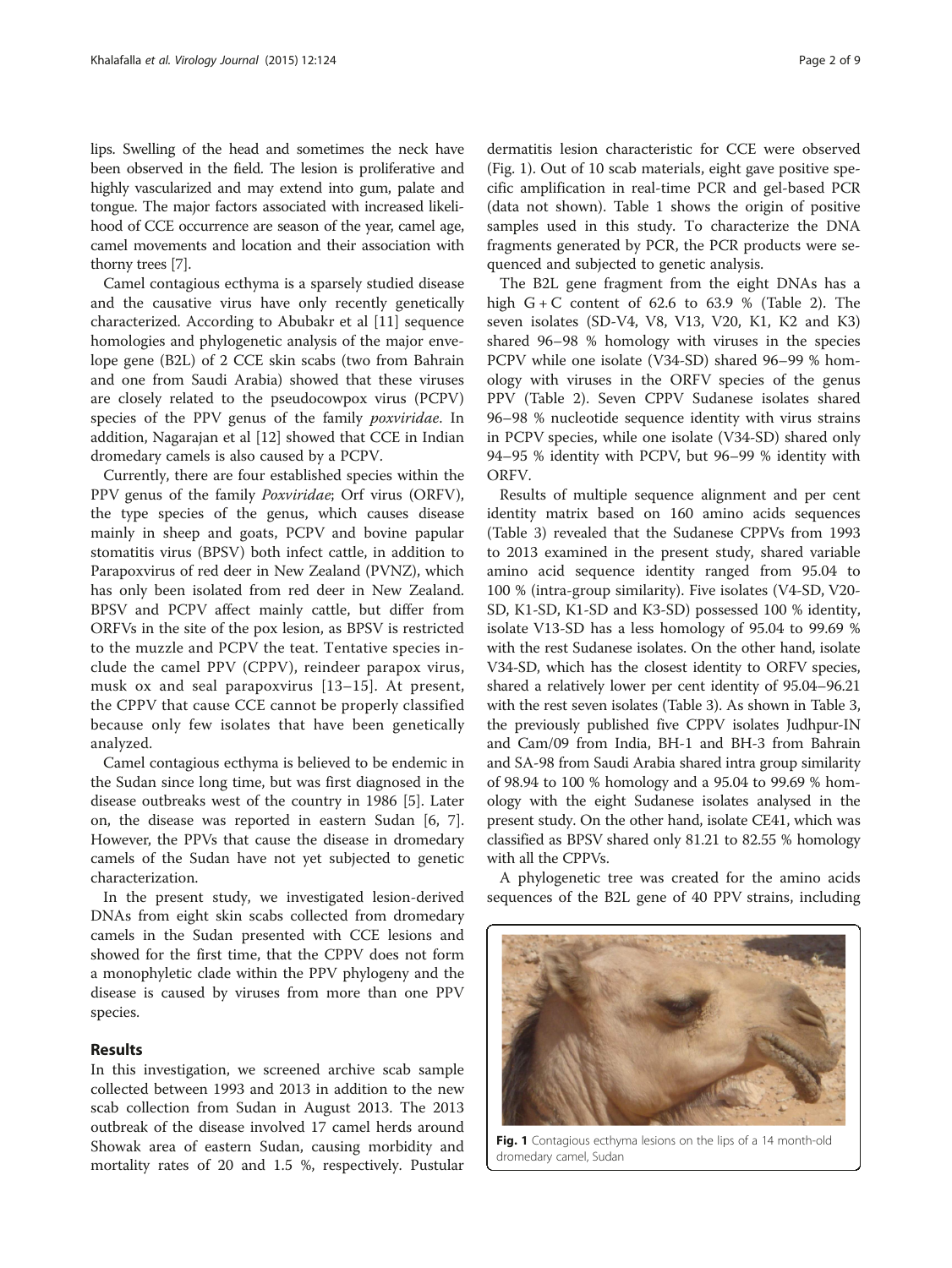<span id="page-2-0"></span>Table 1 Details of scab specimens collected from dromedary camels in Sudan

| No.           | Sample   | Date of collection Area |                    | Age of affected<br>camel (month) |
|---------------|----------|-------------------------|--------------------|----------------------------------|
|               | $SD-V4$  | Aug. 1993               | Showak, east Sudan | - 12                             |
| $\mathcal{P}$ | $SD-V8$  | Aug. 1993               | Showak, east Sudan | -11                              |
| 3             | $SD-V13$ | Sept. 1994              | Obeid, west Sudan  | -13                              |
| 4             | $SD-V34$ | Jul. 2000               | Showak, east Sudan | -10                              |
| 5             | $SD-V20$ | Jul. 2005               | Showak, east Sudan | -10                              |
| 6             | $SD-K1$  | Aug. 2013               | Showak, east Sudan | -12                              |
| 7             | $SD-K2$  | Aug. 2013               | Showak, east Sudan | -11                              |
| 8             | SD-K3    | Aug. 2013               | Showak, east Sudan | - 11                             |

the eight strains described in the present study using the Neighbor-Joining method. The result revealed that the Sudanese CPPVs clustered with other PPVs published earlier and that the analyzed PPVs displayed distinct clusters representing BPSV and PVNZ species (Fig. [2](#page-5-0)). Members of the other two PPV species, namely ORFV and PCPV are distributed between the two main branches shown in the phylogenetic tree. Seven of the eight Sudanese CPPV isolates sequenced in the present study clustered together closer to PCPV isolates from Finland and Germany. One Sudanese isolate (V34-SD) clustered in a different sub-branch that contains ORFV isolates from Finland and Germany and a PCPV isolate from Finland. On the other hand, the five previously published sequences representing CPPV isolates from India, Saudi Arabia and Bahrain clustered at the other branch of the phylogenetic tree together with PCPV isolates from Finland and ORFV isolates from Asian countries (India, Korea, China and Taiwan). Isolate CE41 isolated from a dromedary camel in the Sudan clustered with the BPSV species of PPV.

The obtained nucleotide sequences were submitted to GenBank and assigned the accession numbers KR231664, KR231665, KR231666, KR231667, KR231668, KR231669, KR231670 and KR231671 for isolates V4-SD, V8-Sd,

**Table 2** Nucleotide percent identity and  $G + C$  content based on B2L gene after BLAST search involving eight CPPVs analyzed in the present study

|               |          | Percent Identity<br>with PCPV | Percent Identity<br>with ORFV | $G + C$ Content |
|---------------|----------|-------------------------------|-------------------------------|-----------------|
|               | $SD-V4$  | $96 - 79$                     | $92 - 94$                     | 62.6            |
| $\mathcal{P}$ | $SD-V8$  | $97 - 98$                     | $93 - 94$                     | 63.2            |
| Β             | $SD-VI3$ | $96 - 98$                     | $92 - 94$                     | 63.0            |
| 4             | $SD-V20$ | $97 - 98$                     | $92 - 94$                     | 63.0            |
| 5             | $SD-V34$ | 94-95                         | $96 - 99$                     | 63.9            |
| 6             | $SD-K1$  | $97 - 98$                     | $92 - 94$                     | 63.0            |
| 7             | $SD-K2$  | $96 - 98$                     | $92 - 94$                     | 62.7            |
| 8             | $SD-K3$  | $96 - 98$                     | $92 - 94$                     | 63.0            |

V13-Sd, V20-SD, V34-SD, K1-SD, K2-SD and K3-SD, respectively.

# **Discussion**

A preferred target gene to generate PCR amplified DNA fragments for sequence analysis and comparison of PPV DNA is the open reading frame (ORF) 011 (B2L gene), the PPV homologue of the vaccinia virus Copenhagen (VACV) gene F13L, which encodes the major envelope antigen p37K [\[19](#page-7-0)].

In the present study, a genetic analysis of eight Sudanese isolates of the CPPV was performed. BLAST results unveiled that seven isolates are genetically nearly related to PCPV and one is closer to ORFV. The B2L gene fragment from the eight DNAs has a high  $G + C$  content of 62.6 to 63.9 % in agreement with that of the whole PPV genome [\[20](#page-7-0)].

The findings of the present study provide evidence for a close relationship of seven Sudanese strains despite the different geographic location and year of collection. Interestingly, five isolates collected at the same area of eastern Sudan, but during a time span between 1993 and 2013 have 100 % amino acid homology pointing to a circulation of genetically stable virus and a stable genetic makeup and a wide distribution in the country.

The dominant CPPV circulating in the Sudan is found to be genetically close to PCPV species of the PPV and a genetic variability in this country, of at least two PPV species: PCPV  $(n = 7)$  and ORFV  $(n = 1)$ . Three isolates, which were collected over 20 years, possessed 100 % genetic homology.

Search of the literature showed that five isolates have been antecedently classified as PCPV [\[11](#page-7-0), [12\]](#page-7-0). The results of this study ascent the total number of CPPV that belong to PCPV species to 12. However, the study also identified one isolate that genetically closer to ORFV than PCPV. Besides, we also corroborated previous classification of isolate CE 41 as BPSV [\[21](#page-7-0)]. Taken together, the present study shows heterogeneity among the CPPVs and suggest that clearly, these viruses do not form a monophyletic species within PPV phylogeny, at least based on the B2L gene analysis. A search of the literature revealed the presence of only one CPPV strain (Cam/09) that has been classified as ORFV (accession # GU460370.1) as it has 99 % nucleotide homology with an Indian ORFV from sheep [\[22](#page-7-0)]. Here we confirm previous research work and present grounds that CCE in camels can be caused by ORFV. This is what has been anticipated before any genetic analysis was made, as lesions produced by the causative virus is characterized by a progressive nodule-vesicle-pustule-scab formation found mainly on the lips that resembles lesions induced by ORFV in sheep and goats, but not PCPV or BPSV [[9\]](#page-7-0). The findings also might points to a transmission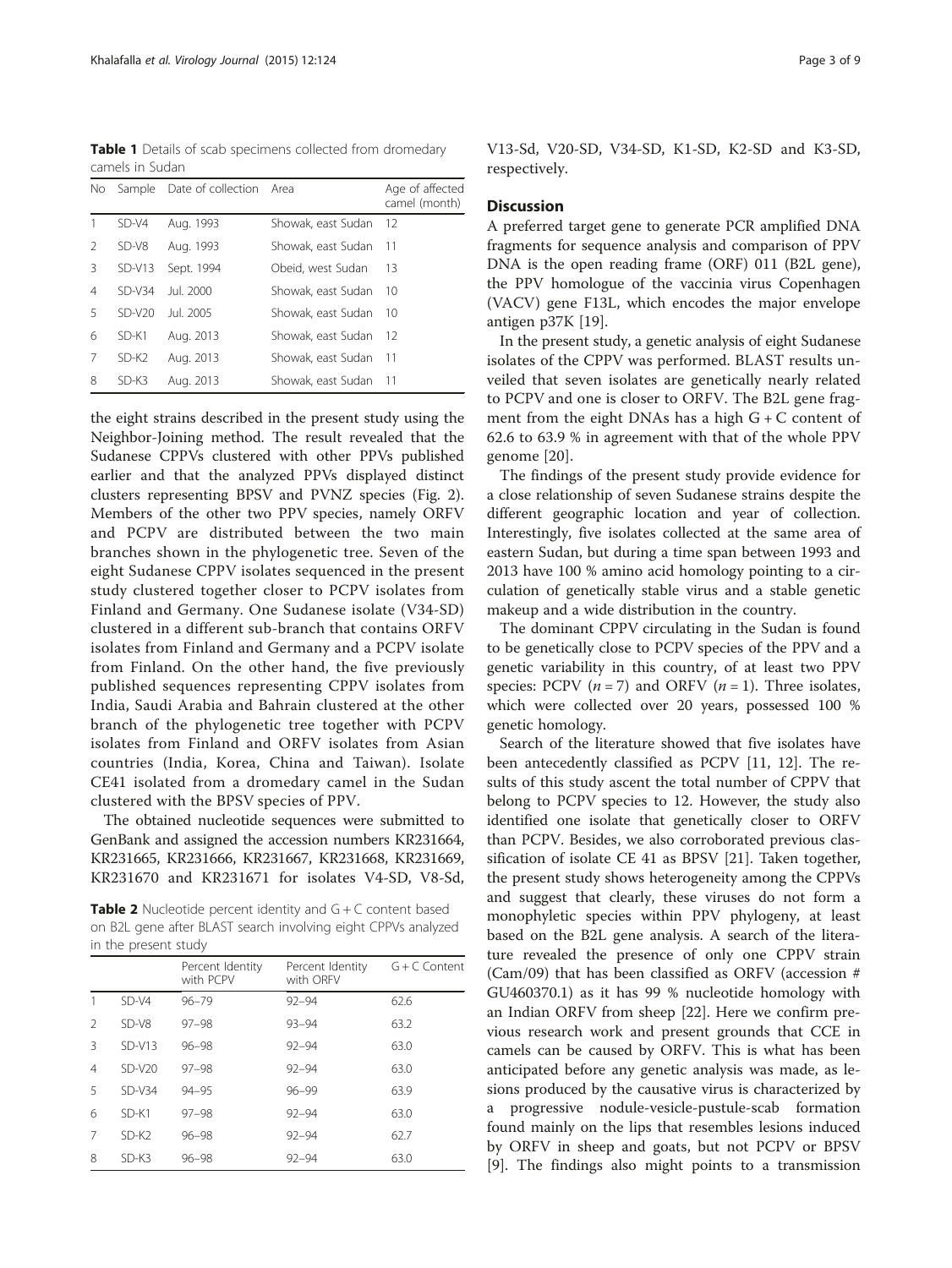<span id="page-3-0"></span>Table 3 Percent Identity Matrix based on 160 amino acids created by Clustal 2.1 for all published CPPV B2L gene sequences

|                |                    |        | 2     | 3     | 4     | 5     | 6     |       | 8     | 9     | 10    | 11    | 12    | 13    | 14    |
|----------------|--------------------|--------|-------|-------|-------|-------|-------|-------|-------|-------|-------|-------|-------|-------|-------|
|                | Jodhpur-IN         |        | 98.94 | 99.38 | 99.38 | 99.38 | 81.88 | 95.04 | 99.40 | 99.69 | 99.74 | 99.69 | 100.0 | 99.69 | 99.69 |
| 2              | Cam/09             | 98.94  |       | 100.0 | 100.0 | 100.0 | 81.21 | 95.04 | 99.40 | 99.69 | 99.21 | 99.69 | 99.39 | 99.69 | 99.69 |
| 3              | $1-BH$             | 99.38  | 100.0 |       | 100.0 | 100.0 | 81.21 | 95.45 | 98.75 | 99.38 | 99.38 | 99.38 | 99.38 | 99.38 | 99.38 |
| $\overline{4}$ | $3-BH$             | 99.38  | 100.0 | 100.0 |       | 100.0 | 81.21 | 95.45 | 98.75 | 99.38 | 99.38 | 99.38 | 99.38 | 99.38 | 99.38 |
| 5              | 98-SA              | 99.38  | 100.0 | 100.0 | 100.0 |       | 81.21 | 95.45 | 98.75 | 99.38 | 99.38 | 99.38 | 99.38 | 99.38 | 99.38 |
| 6              | CE41               | 81.88  | 81.21 | 81.21 | 81.21 | 81.21 |       | 84.85 | 82.55 | 81.88 | 81.88 | 81.88 | 81.88 | 81.88 | 81.88 |
| $\overline{7}$ | $V34-SD$           | 95.04  | 95.04 | 95.45 | 95.45 | 95.45 | 84.85 |       | 95.04 | 95.42 | 95.42 | 95.42 | 96.21 | 95.42 | 95.42 |
| 8              | $V13-SD$           | 99.40  | 99.40 | 98.75 | 98.75 | 98.75 | 82.55 | 95.04 |       | 99.69 | 99.70 | 99.69 | 99.39 | 99.69 | 99.69 |
| 9              | $V8-SD$            | 99.69  | 99.69 | 99.38 | 99.38 | 99.38 | 81.88 | 95.42 | 99.69 |       | 100.0 | 100.0 | 100.0 | 100.0 | 100.  |
| 10             | K <sub>2</sub> -SD | 99.74  | 99.21 | 99.38 | 99.38 | 99.38 | 81.88 | 95.42 | 99.70 | 100.0 |       | 100.0 | 100.0 | 100.0 | 100.  |
| 11             | K1-SD              | 99.69  | 99.69 | 99.38 | 99.38 | 99.38 | 81.88 | 95.42 | 99.69 | 100.0 | 100.0 |       | 100.0 | 100.0 | 100.  |
| 12             | $V4-SD$            | 100.00 | 99.39 | 99.38 | 99.38 | 99.38 | 81.88 | 96.21 | 99.39 | 100.0 | 100.0 | 100.0 |       | 100.0 | 100.  |
| 13             | $V20-SD$           | 99.69  | 99.69 | 99.38 | 99.38 | 99.38 | 81.88 | 95.42 | 99.69 | 100.0 | 100.0 | 100.0 | 100.0 |       | 100.  |
| 14             | K3-SD              | 99.69  | 99.69 | 99.38 | 99.38 | 99.38 | 81.88 | 95.42 | 99.69 | 100.0 | 100.0 | 100.0 | 100.0 | 100.0 |       |

from sheep or goats, as it is common for camels, sheep, and goats to share the same pasture in the Sudan. Contrary to such speculation, Abu Elzein et al [\[9](#page-7-0)], in Saudi Arabia failed to experimentally infect sheep and goats with an isolate of CPPV. Unfortunately, the PPV circulating in sheep and goats in the Sudan has not yet genetically analyzed. Therefore, molecular analysis of ORFV circulating in small ruminants in the same area and experimental infection of sheep and goats with a CPPV genetically closer to ORFV is expected to rule out such possibility.

Previous reports from Saudi Arabia [\[11](#page-7-0)] and India [[12](#page-7-0)] implicated PCPV as the cause of the disease in camels. Of note, Abubakr et al [[11\]](#page-7-0) on the bases of their first connection of the CPPV to PCPV postulated a relatively recent introduction of the virus to camels, possibly from humans, that have been exposed to PCPV-infected ruminants. Yet, no PCPV infection in human or animals has been reported in the Sudan or Arabian Peninsula, but only one case of ORFV infection of a man in United Arab Emirates [[23](#page-7-0)]. Of interest is to determine the reservoir host that maintain the virus in nature during the inter-epizootic period. A serological survey involving domestic and wild species of animals in the affected area of eastern Sudan may identify such reservoir host and contribute to its control.

On the other hand, a nucleotide sequence of the B2L gene from a cell culture- adapted CPPV (CE41) was found to be genetically closely related to BPSV [\[21\]](#page-7-0). This genetic placement might be caused by genomic rearrangements known to occur when PPVs are passaged in cell culture [[24](#page-7-0)–[26](#page-7-0)]. Nevertheless, taking into consideration the data presented in this report, it can be postulated that contagious ecthyma in dromedary camels is caused by viruses from different species of PPV. This situation is not uncommon as some PPVs obtained from wild Japanese serows are genetically closer to ORFV, and some are closer to BPSV [[27](#page-7-0)]. However, a possibility still exists that a separate virus species of PPV genetically related to both PCPV and ORFV based on the sequence of the B2L gene, but differ in other genomic domains causes this disease. To this end whole genome sequencing and comparison with known PPV species is a requisite and anticipated to bring out a better approximation to reality.

At present 11 out of the 14 published CPPV sequences are grouped along with PCPV, two are ORFV related and one belonged to the BPSV species of PPV indicating genetic variability of the CPPV. Further investigations should examine other genes of the virus and perform complete genome sequencing in order to better describe and classify the CPPV.

According to previous phylogenetic analysis based on the B2L gene of PPV, PCPV and ORFV strains are usually characterized by a certain level of variability, while PVNZ and BPSV strains may possess 100 % identity [\[21](#page-7-0)]. In line with that, the phylogenetic tree generated in this study for 40 PPV sequences showed distinct clustering of BPSV and PVNZ strains, with ORFV and PCPV strains bundling in more than one subgroup mostly with a link to the geographic location of respective disease outbreaks. Similarly Oem et al [[28](#page-7-0)] showed that some PPVs of a particular classification clustered with different species in the phylogenetic tree. Therefore, the present study supports the contention by Oem et al [[28](#page-7-0)] that phylogenetic analysis using partial B2L gene sequences may not be suited owing to the recent increase in the publication of more sequences of PPV from different countries and hosts. Besides, it should also be kept in mind that infections with multiple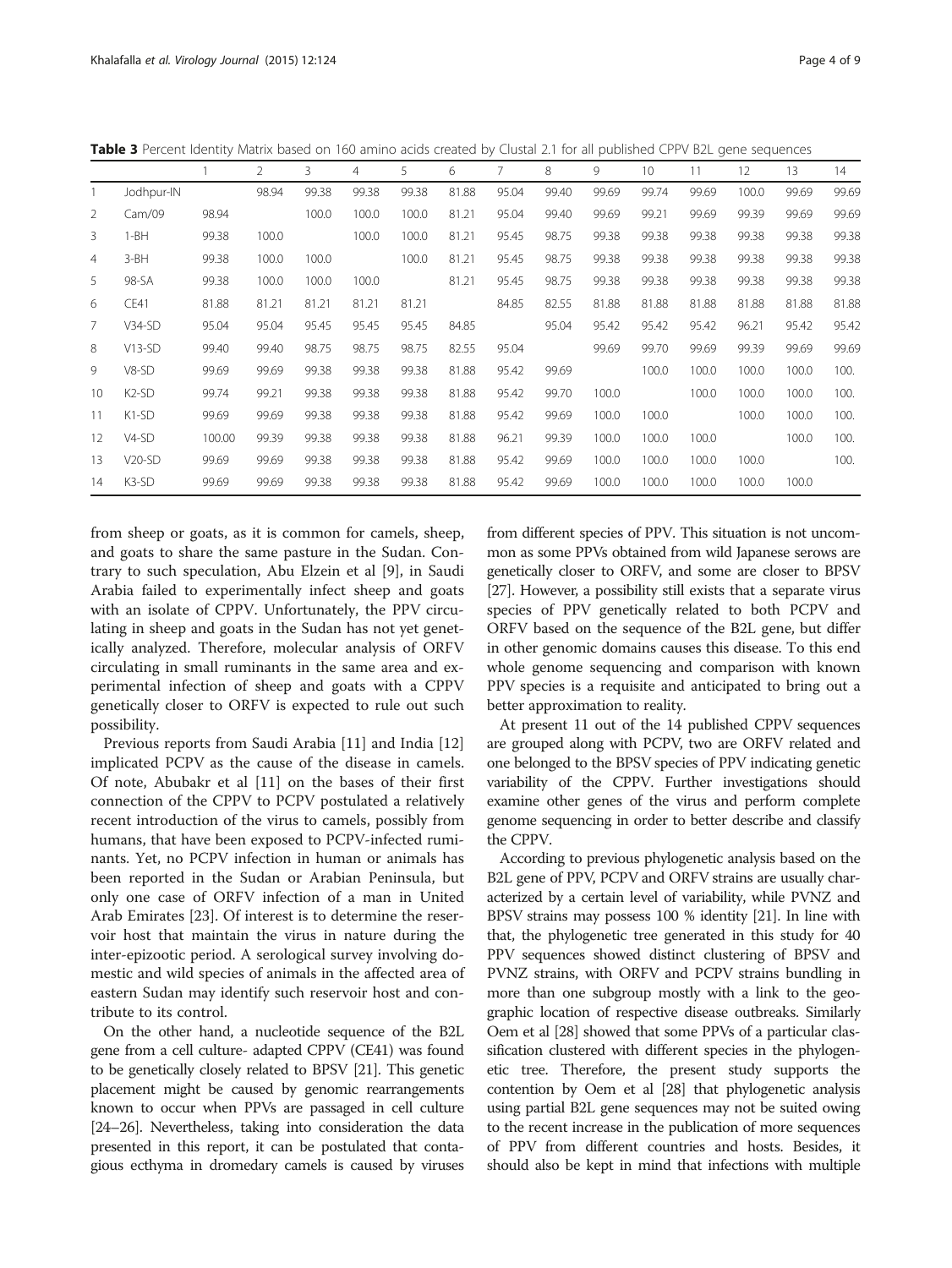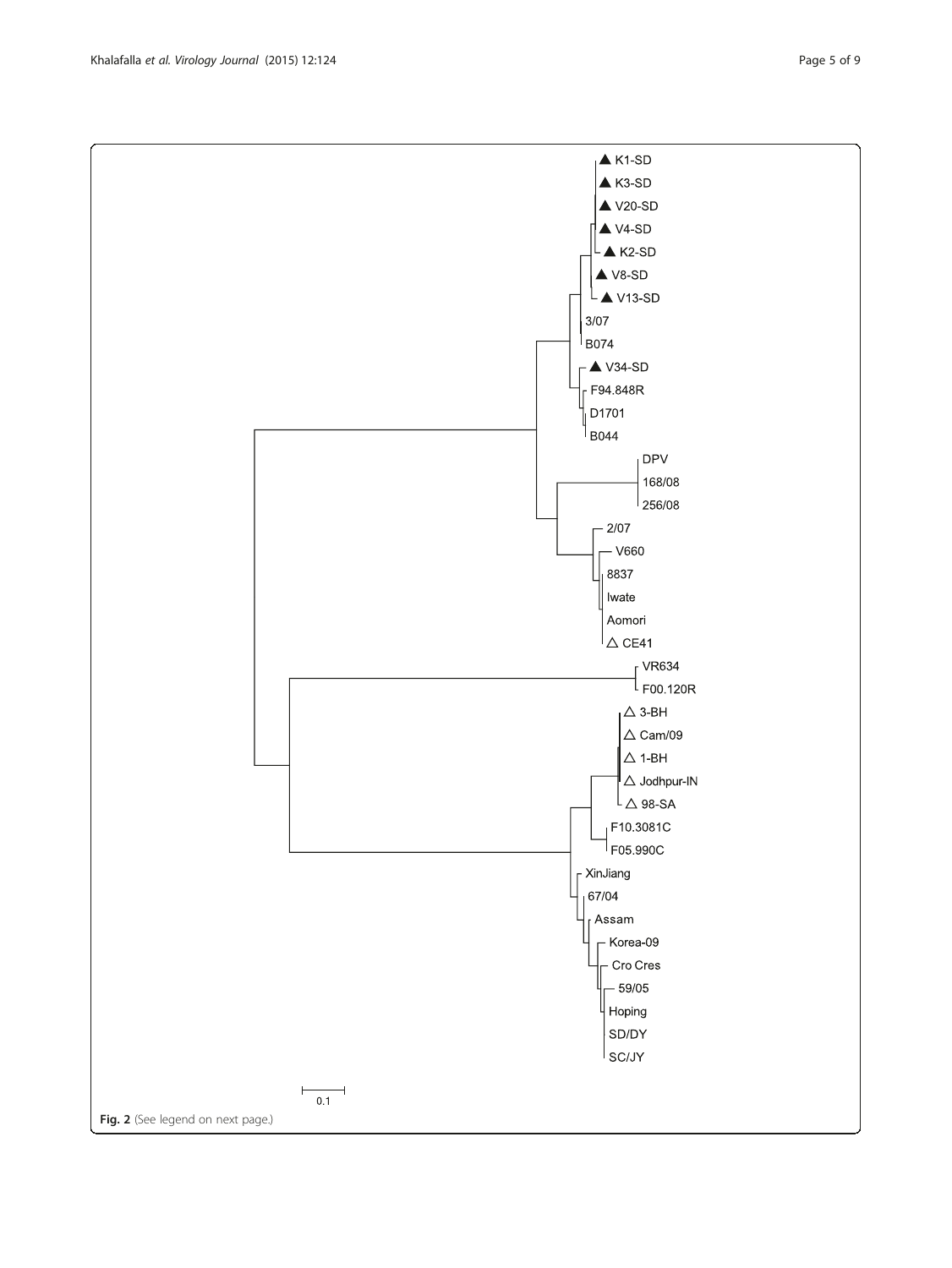### <span id="page-5-0"></span>(See figure on previous page.)

Fig. 2 Molecular Phylogenetic analysis of 40 PPV amino acid sequences based on B2L gene. The evolutionary history was inferred using the Neighbor-Joining method [\[16](#page-7-0)]. The optimal tree with the sum of branch length = 3.16641726 is shown. The tree is drawn to scale, with branch lengths in the same units as those of the evolutionary distances used to infer the phylogenetic tree. The evolutionary distances were computed using the Poisson correction method [\[17](#page-7-0)] and are in the units of the number of amino acid substitutions per site. The analysis involved 40 amino acid sequences. All positions containing gaps and missing data were eliminated. There were 85 positions in the final dataset. Evolutionary analyses were conducted in MEGA6 [[18](#page-7-0)]. Black triangle dots represent the eight Sudanese CPPV isolates analyzed in the present study and empty triangles CPPV published sequences

# Table 4 Information on Parapoxviruses used for the phylogenetic analysis of the B2L gene

| No             | Species     | Virus identification | Host            | Origin       | GenBank accession | Reference                     |
|----------------|-------------|----------------------|-----------------|--------------|-------------------|-------------------------------|
| $\mathbf{1}$   | ORFV        | D1701                | Reindeer        | Finland      | AY453654.1        | Tikkanen et al (2004) [35]    |
| $\overline{2}$ | <b>ORFV</b> | Korea 09             | Goat            | Korea        | GQ328006.1        | Oem et al (2013) [28]         |
| $\mathsf 3$    | ORFV        | 59/05                | Sheep           | India        | DQ263304.1        | Hosamani et al (2006) [36]    |
| $\overline{4}$ | ORFV        | Hoping               | Goat            | Taiwan       | EU935106.1        | Chan et al (2009) [37]        |
| 5              | ORFV        | <b>B044</b>          | Goat            | Germany      | KF478798.1        | Friederichs et al (2014) [38] |
| 6              | ORFV        | Cam/09               | Dromedary       | India        | GU460370.1        | Venkatesan (unpublished)      |
| 7              | ORFV        | Assam                | Goat            | India        | JQ040300.1        | Bora et al. (2012) [39]       |
| 8              | ORFV        | Xinjiang             | Sheep           | China        | JN565694          | Li et al. (2013) [22]         |
| 9              | ORFV        | Jodhpur              | Dromedary camel | India        | GQ390365          | Nagarajan et al (2010) [12]   |
| 10             | ORFV        | SD/DY                | Sheep           | China        | JQ904794.1        | Zhang et al (2014) [40]       |
| 11             | ORFV        | Cro_Cres             | Sheep           | Croatia      | HQ215589.1        | Lojkic et al (2010) [41]      |
| 12             | <b>ORFV</b> | SC/JY                | Goat            | China        | JQ904792.1        | Zhang et al (2014) [40]       |
| 13             | ORFV        | 67/04                | Sheep           | India        | DQ263305.1        | Hosamani et al (2006) [36]    |
| 14             | PCPV        | F94.848R             | Reindeer        | Finland      | AY453661.1        | Tikkanen et al (2004) [35]    |
| 15             | <b>PCPV</b> | F05.990C             | Reindeer        | Finland      | JF773694.1        | Hautaniemi et al (2011) [42]  |
| 16             | PCPV        | F10.3081C            | Reindeer        | Finland      | JF773695.1        | Hautaniemi et al (2011) [42]  |
| 17             | PCPV        | 3/07                 | Cattle          | Germany      | KF478804.1        | Friederichs et al (2014) [38] |
| 18             | PCPV        | B074                 | Man             | Germany      | KF478803.1        | Friederichs et al (2014) [38] |
| 19             | PCPV        | SA 98                | Dromedary camel | Saudi Arabia | EF555793.1        | Abubakr et al (2007) [11]     |
| 20             | <b>PCPV</b> | BH <sub>1</sub>      | Dromedary camel | Bahrain      | EF555792.1        | Abubakr et al (2007) [11]     |
| 21             | PCPV        | BH <sub>3</sub>      | Dromedary camel | Bahrain      | EF555791.1        | Abubakr et al (2007) [11]     |
| 22             | PCPV        | F00.120R             | Reindeer        | Finland      | GQ329669          | Hautaniemi et al (2011) [42]  |
| 23             | <b>PCPV</b> | <b>VR634</b>         | Man             | New Zealand  | GQ329670.1        | Gassmann et al. (1985) [43]   |
| 24             | <b>BPSV</b> | V660                 | Cattle          | Germany      | KF478805.1        | Friederichs et al (2014) [38] |
| 25             | <b>BPSV</b> | 2/07                 | Cattle          | Germany      | KF478806.1        | Friederichs et al (2014) [38] |
| 26             | <b>BPSV</b> | <b>CE 41</b>         | Dromedary camel | Sudan        | JN171861.1        | Dal Pozzo et al. (2011) [21]  |
| 27             | <b>BPSV</b> | Aomori               | Cattle          | Japan        | AB044797.1        | Inoshima et al. (2001) [27]   |
| 28             | <b>BPSV</b> | 8837                 | Cattle          | Korea        | JX968998.1        | Oem et al. (2013) [28]        |
| 29             | <b>BPSV</b> | lwate                | Cattle          | Japan        | AB538385          | Oem et al (2013) [28]         |
| 30             | <b>PVNZ</b> | <b>DPV</b>           | Red Deer        | New Zealand  | AY453655.1        | Tikkanen et al (2004) [35]    |
| 31             | <b>PVNZ</b> | 168/09               | Red Deer        | Italy        | HQ239068.1        | Scagliarini et al (2011) [44] |
| 32             | PVNZ        | 256/08               | Red Deer        | Italy        | HQ239069.1        | Scagliarini et al (2011) [44] |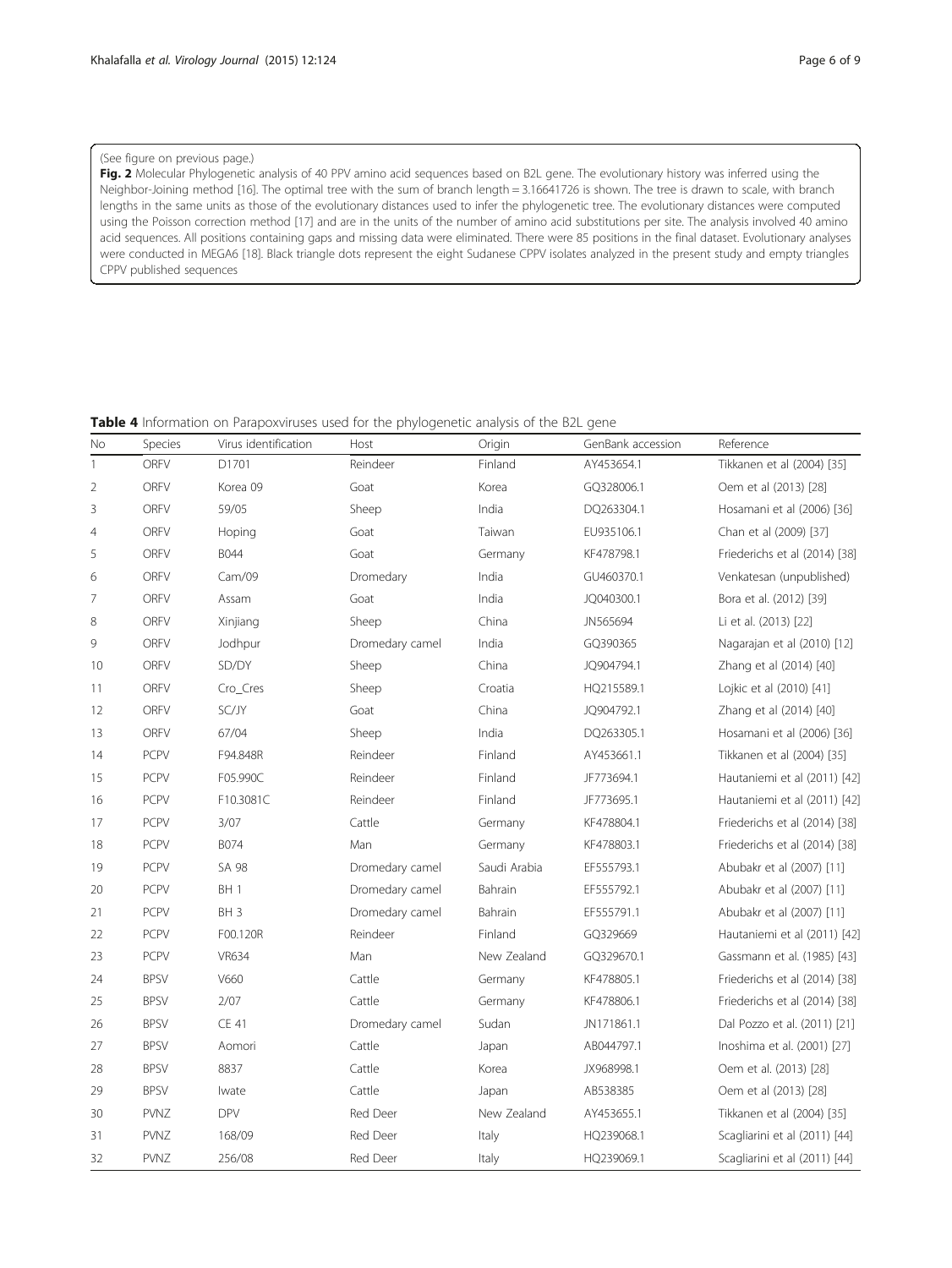PPV strains of a single species of PPV can occur in one animal as recently described [[29](#page-7-0)].

CCE is a sparsely studied disease of camels and presently does not have to be reported to the World Organization of Animal Health (OIE) despite several publications reporting wide distribution of the disease. The disease is economically important and a recent publication from Iran [\[30](#page-7-0)] described severe cases of CCE that caused a mortality rate of 6 %, therefore, this important camel disease has to be looked at seriously.

# Conclusion

We genetically analyzed based on sequences of the B2L gene eight strains of CPPV collected from two areas of the Sudan between 1993 and 2013. The prevailing virus is genetically close to PCPV species of the PPV and a genetic variability in this country, of at least two PPV species exists: PCPV  $(n = 7)$ and ORFV  $(n = 1)$ . Based on sequences of the B2L gene it is not possible to suggest that the viruses that cause CCE form a monophylogenetic group or species within the PPV phylogeny.

# Methods

# Origin of specimens

This study was approved by the Institutional Review Board of the Veterinary Research Institute, Sudan. This study was approved by the Institutional Review Board of the Veterinary Research Institute, Sudan Skin scab specimens  $(n = 6)$  were collected from dromedary camels (camelus dromedarius) showing symptoms of contagious ecthyma in east and west Sudan during field epidemiological investigations between 1993 and 2005. Diagnosis of the disease was made on the bases of clinical evidence and electron microscopy and later by PCR [[31](#page-7-0)]. Details on disease symptoms and epidemiology were published [\[6](#page-7-0)]. Additional four specimens were collected in 2013. Data on the clinical picture, morbidity and mortality rates resulted in the 2013 disease outbreaks in Showak area of eastern Sudan were collected. Table [1](#page-2-0) shows some data on positive specimens analyzed in the present study.

#### Tissue homogenization and DNA extraction

A 20 % suspension (weight/volume) was made of the scab material in tris-EDTA (TE) buffer (pH 7.4), freeze-thawed at −30 °C, mechanically homogenized using a mechanical Homogenizer (TissueRuptor, Qiagen, Hilden, Germany) and centrifuged at  $1500 \times g$  for 10 min at 4 °C. Total viral DNA was extracted from supernatants using a QiaAmp DNA Mini Kit (Qiagen, Hilden, Germany) according to manufacturer's instructions.

## **PCR**

To check its PPV identity each extracted DNA was first tested using the quantitative real-time PCR assay described

by Nitsche et al [\[32\]](#page-7-0). The amplification was carried out on Mx3000P qPCR system (Agilent Technologies, USA) using Brilliant II QPCR Master Mix (Agilent Technologies, USA). Second, with DNA of known PPV identity, a PCR protocol was used to obtain DNA fragment for sequencing. This PCR assay targets the commonly used B2L gene (open reading frame 011) which is homologue of vaccinia virus Copenhagen (VACV) gene F13L encoding the major envelop antigen p37K [[19\]](#page-7-0). PCR amplification was done using forward primer (5′-TTAATTTATTGGCTTGC AGAACTCCGAGCGC-3′) and reverse primer (5′- ATGTGGCCGTTCTCCTCCATC-3′) [\[33\]](#page-7-0) that amplify 1200 bp DNA sequence. PCR amplification of the envelope gene was performed using the following thermal profiles initial denaturation at 94 °C for 10 min, followed by 35 cycles of denaturation at 94 °C for 1 min, annealing at 55 °C for 30 s, extension at 72 °C for 1.5 min, and final extension at 72 °C for 10 and DNA was amplified with a thermal cycler TP3000 (Biometra, Germany). The PCR products were then checked in agarose gel, purified using QIAquick PCR Purification Kit (Qiagen, Hilden, Germany) and then sent for sequencing. Sequencing was completed using the BigDye® Terminator v3.1 cycle sequencing kit chemistry and each primer pairs. Nucleotide positions were confirmed based on two independent sequencing reactions in both directions.

# BLAST and phylogenetic analysis

The terminal unreliable nucleotides of the obtained B2L gene sequences were first trimmed-off automatically and both forward and reverse sequences aligned in the Geneious® 8.1.4 package. The biologically correct sequences of the eight CPPV isolates were subjected to basic local alignment search was compared with nucleotide sequence in the GenBank database using the online BLASTN program on the NCBI website [\[34\]](#page-7-0).

Phylogenetic tree based on amino acid sequences was constructed for 40 PPV strains (Table [4](#page-5-0)), including sequences from the four PPV species; ORFV  $(n = 9)$ , PCPV  $(n = 10)$ , BPSV  $(n = 6)$  and PVNZ  $(n = 3)$  and eight strains from this study, using the Neighbor-Joining method in MEGA6 [[18](#page-7-0)]. The amino acid substitution model used was the Johen-Tylor-Thornton model [[45](#page-8-0)]. The significance of all deduced phylogenetic trees was verified by bootstrap analysis of 1000 replicates.

### Competing interests

The authors declare they have no competing interests.

#### Authors' contributions

AIK and YHA initiated and participated in the planning of the study and collected the field specimens. IME, KAA and AIA participated in the planning of the study and in the lab work. AIK wrote the first draft of the manuscript. All authors contributed to data analysis and overseen manuscript revision.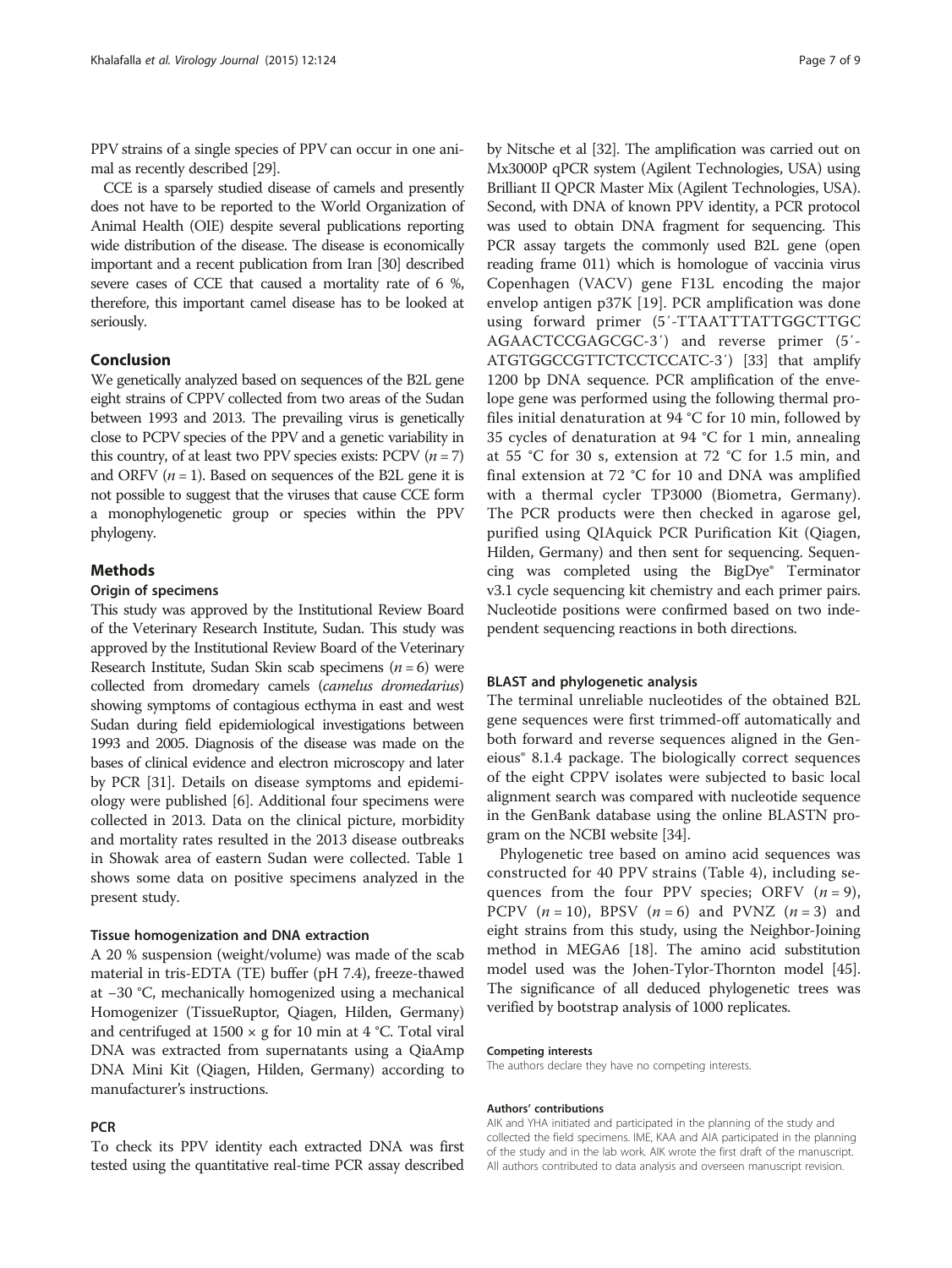#### <span id="page-7-0"></span>Acknowledgements

This research was partially supported by a research grant no 140105 from the Deanship of Scientific Research, King Faisal University, Kingdom of Saudi Arabia. We thank Prof. Marzook M Al-Eknah, Director Camel Research Center for the continuous support.

#### Author details

<sup>1</sup> Camel Research Center, King Faisal University, Al-Ahsa 31982, Saudi Arabia. <sup>2</sup>Department of Microbiology, Faculty of Veterinary Medicine, University of Khartoum, P.O. Box 32, Shambat, Sudan. <sup>3</sup>Central Biotechnology Laboratory, Faculty of Veterinary Medicine and Animal Resources, King Faisal University, Al-Ahsa 31982, Saudi Arabia. <sup>4</sup>Department of Virology, Cairo University, Giza 12211, Egypt. <sup>5</sup>Department of Biochemistry, Physiology and Pharmacology, College of Veterinary Medicine and Animal Resources, King Faisal University, Al-Ahsa 31982, Saudi Arabia. <sup>6</sup>Department of Microbiology and Parasitology, College of Veterinary Medicine and Animal Resources, King Faisal University, Al-Ahsa 31982, Saudi Arabia. <sup>7</sup>Department of Virology, Central Veterinary Research Laboratory, P. O. Box 8067Al Amarat, Khartoum, Sudan.

# Received: 12 May 2015 Accepted: 22 July 2015 Published online: 12 August 2015

#### References

- 1. DashtserenTs SF, Varejka F, Khokho A. Camel contagious ecthyma (Pustular dermatitis). Acta Virol. 1984;28:122–7.
- 2. Munz E, Schillinger D, Reimann M, Mahnel H. Electron microscopical diagnosis of ecthyma contagiosum in camels (camelus dromedarius). First report of the disease in Kenya. J Vet Medicine B. 1986;33:73–7.
- 3. Buchnev KN, Tulebaev SZ, Sansyzbaev AB. Infectious diseases of camels in the USSR. Revue Sci Tech Off Int Epi. 1987;6(2):487–95.
- 4. Moallin ASM, Zessin KH. Outbreak of camel contagious ecthyma in central Somalia. Trop Anim Health Prod. 1988;20:185–6.
- 5. Ali AO, Kheir AM, Abdulamir H, Barri MES. Camel contagious ecthyma in Sudan. A case report. Rev Elev Med Vet Pays Trop. 1991;44:143–5.
- 6. Khalafalla AI, Mohamed MEH. Epizootiology of camel contagious ecthyma in eastern Sudan. Revue Elev Vet Pays Trop. 1997;50:99–103.
- 7. Khalafalla AI. Camel contagious ecthyma: risks in young calves. Revue Elev Vet Pays Trop. 2000;53(2):173–6.
- Azwai SM, Carter SD, Woldehiwet Z. Immune responses of the camel (Camelus dromedarius) to contagious ecthyma (Orf) virus infection. Vet Microbiol. 1995;47(1 –2):119–31.
- 9. Abu Elzein EME, Housawi FMT, Al-Afaleq AI, Ramadan RO, Gameel AA, Al-Gundi O. Clinicopathological response of dromedary camels and sheep to cross-experimental infection with two virulent orf viruses originating from camels and sheep. J Camel Pract Res. 2004;11(No. 1):15–9.
- 10. Housawi FM, Abu Elzein EME, Gameel A, Mustafa M, Al-Afaleq A, Gilary J, et al. Severe Auzdyk infection in one-month old camel calves (camelus dromedarius). Vet Archives. 2004;74:467–74.
- 11. Abubakr MI, Abu-Elzein EME, Housawi FM, Abdelrahman AO, Fadlallah ME, Nayel MN, et al. Pseudo cowpox virus: The etiological agent of contagious ecthyma (Auzdyk) in camels (Camelus dromedarius) in the Arabian Peninsula. Vector Borne Zoonotic Dis. 2007;7(2):257–60.
- 12. Nagarajan G, Ghorui SK, Kumar S, Pathak KM. Complete nucleotide sequence of the envelope gene of pseudocowpox virus isolates from Indian dromedaries (Camelus dromedarius). Arch Virol. 2010;155(10):1725–8.
- 13. Mercer A, Fleming S, Robinson A, Nettleton P, Reid H. Molecular genetic analyses of parapoxviruses pathogenic for humans. Arch Virol Suppl. 1997;13:25–34.
- 14. Becher P, Koenig M, Mueller G, Siebert U, Thiel H-J. Characterization of sealpox virus, a separate member of the parapoxviruses. Arch Virol. 2002;147:1133–40.
- 15. Vikøren T, Lillehaug A, Akerstedt J, Bretten T, Haugum M, Tryland M. A severe outbreak of contagious ecthyma (orf) in a free-ranging musk ox (Ovibosm oschatus) population in Norway. Vet Microbiol. 2008;127:10–20.
- 16. Saitou N, Nei M. The neighbor-joining method: a new method for reconstructing phylogenetic trees. Mol Biol Evol. 1987;4:406–25.
- 17. Zuckerkandl E, Pauling L. Evolutionary divergence and convergence in proteins. In: Bryson V, Vogel HJ, editors. Evolving Genes and Proteins. New York: Academic; 1965. p. 97–166.
- 18. Tamura K, Stecher G, Peterson D, Filipski A, Kumar S. MEGA6: Molecular evolutionary genetics analysis version 6.0. Mol Biol Evol. 2013;30:2725–9.
- 19. Sullivan JT, Mercer AA, Fleming SB, Robinson AJ. Identification and characterization of an orf virus homologue of the vaccinia virus gene encoding the major envelope protein p37K. Virology. 1994;202:471–8.
- 20. Delhon G, Tulman ER, Afonso CL, Lu Z, De la Concha-Bermejillo A, Lehmkuhl HD, et al. Genomes of the parapoxviruses ORF virus and bovine papular stomatitis virus. J Virol. 2004;78:168–77.
- 21. Dal Pozzo F, Martinelle L, Gallina L, Mast J, Sarradin P, Thir E, et al. Original findings associated with two cases of bovine papular stomatitis. J Clin Microbiol. 2011;49:4397–400.
- 22. Li H, Zhu X, Zheng Y, Wang S, Liu Z, Dou Y, et al. Phylogenetic analysis of two Chinese orf virus isolates based on sequences of B2L and VIR genes. Arch Virol. 2013;158(7):1477–85.
- 23. Al-Salam S, Nowotny N, Sohail MR, Kolodziejek J, Berger TG. Ecthyma contagiosum (orf)—report of a human case from the United Arab Emirates and review of the literature. J Cutan Pathol. 2008;35(6):603–7.
- 24. Cottone R, Büttner M, Bauer B, Henkel M, Hettich E, Rziha HJ. Analysis of genomic rearrangement and subsequent gene deletion of the attenuated Orf virus strain D1701. Virus Res. 1998;56:53–67.
- 25. Fleming SB, Lyttle DJ, Sullivan JT, Mercer AA, Robinson AJ. Genomic analysis of a transposition-deletion variant of orf virus reveals a 3.3 kbp region of non-essential DNA. J Gen Virol. 1995;76:2969–78.
- 26. McInnes CJ, Wood AR, Nettleton PE, Gilray JA. Genomic comparison of an avirulent strain of Orf virus with that of a virulent wild type isolate reveals that the Orf virus G2L gene is non-essential for replication. Virus Genes. 2001;22:141–50.
- 27. Inoshima Y, Murakami K, Yokoyama T, Sentsui H. Genetic heterogeneity among parapoxviruses isolated from sheep, cattle and Japanese serows (Capricornis crispus). J Gen Virol. 2001;82:1215–20.
- 28. Oem JK, Lee EY, Lee KK, Kim SH, Lee MH, Hyun BH. Bovine papular stomatitis virus (BPSV) infections in Korean native cattle. J Vet Med Sci. 2013;75(5):675–8.
- 29. Huang T, Tulman ER, Diel DG, Khatiwada S, Sims W, Edwards JF, et al. Coinfection with multiple strains of bovine papular stomatitis virus. Arch Virol. 2015;160(6):1527–32. doi[:10.1007/s00705-015-2394-2.](http://dx.doi.org/10.1007/s00705-015-2394-2)
- 30. Mombeni EG, Mombeini MG, Varshovi HR, Khalaj M, Kenarkohi M, Goudarzi M, et al. Outbreak of contagious ecthyma in camels (Camelus dromedarius and Camelus bactrianus) in Southwest Iran. Rev Elev Med Vet Pays Trop. 2013;66(4):113–5.
- 31. Khalafalla AI, Büttner M, Rziha HJ. Polymerase chain reaction (PCR) for rapid diagnosis and differentiation of para-and orthopox virus infections in camels. In: H.P.S.Makkar and G.J.Viljoen (eds). Applications of Gene-Based Technologies for Improving Animal Production and Health in Developing Countries. FAO/IAEA Publications, SPRINGER; 2005: p.335–42.
- 32. Nitsche A, Büttner M, Wilhelm S, Pauli G, Meyer H. Real-time PCR detection of Parapoxvirus DNA. Clin Chem. 2005;52:316–9.
- 33. Guo J, Rasmussen J, Wünschmann A, de La Concha-Bermejillo A. Genetic characterization of orf viruses isolated fromvarious ruminant species of a zoo. Vet Microbiol. 2004;99(2):81–92.
- 34. Altschul SF, Madden TL, Schäffer AA, Zhang J, Zhang Z, Miller W, et al. Gapped BLAST and PSI-BLAST: a new generation of protein database search programs. Nucleic Acids Res. 1997;25:3389–402.
- 35. Tikkanen MK. Recent isolates of parapoxvirus of Finnish reindeer (Rangifer tarandus tarandus) are closely related to bovine pseudocowpox virus. J Gen Virol. 2004;85:1413–8.
- 36. Hosamani M, Bhanuprakash V, Scagliarini A, Singh RK. Comparative sequence analysis of major envelope protein gene (B2L) of Indian orf viruses isolated from sheep and goats. Vet Microbiol. 2006;116:317–24.
- 37. Chan KW, Hsu WL, Wang CY, Yang CH, Lin FY, Chulakasian S, et al. Differential diagnosis of orf viruses by a single-step PCR. J Virol Methods. 2009;160:85–9.
- 38. Friederichs S, Krebs S, Blum H, Wolf E, Lang H, von Buttlar H, et al. Comparative and retrospective molecular analysis of Parapoxvirus (PPV) isolates. Virus Res. 2014;181:11–21.
- 39. Bora DP, Barman NN, Das SK, Bhanuprakash V, Yogisharadhya R, Venkatesan G, et al. Identification and phylogenetic analysis of orf viruses isolated from outbreaks in goats of Assam, a northeastern state of India. Virus Genes. 2012;45(1):98–104.
- 40. Zhang K, Liu Y, Kong H, Shang Y, Liu X. Comparison and phylogenetic analysis based on the B2L gene of orf virus from goats and sheep in China during 2009-2011. Arch Virol. 2014;159(6):1475–9.